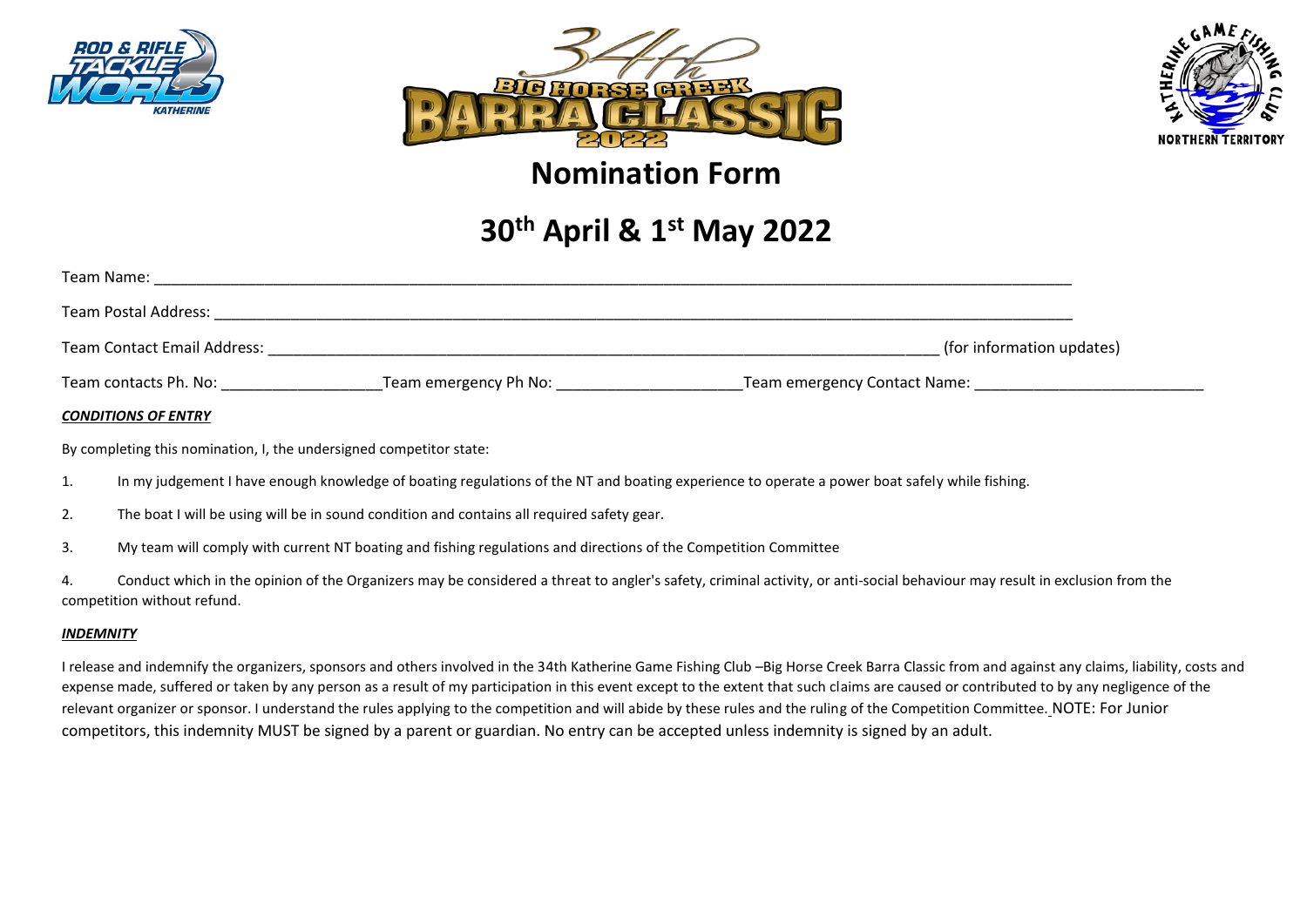





|         | <b>First Name &amp; Surname</b> | M/F<br>(Circle) |             | Date of Birth | <b>Competitor Signature</b> | S-Senior:<br>J-Junior: | Category<br><b>P-Poddy Mullet</b><br>(Circle) |         | <b>Shirt Size</b><br><b>ADULT</b><br>$XS - 6XL$ | <b>Shirt Size</b><br><b>CHILD</b><br>$4 - 14$ |
|---------|---------------------------------|-----------------|-------------|---------------|-----------------------------|------------------------|-----------------------------------------------|---------|-------------------------------------------------|-----------------------------------------------|
| Captain |                                 | M               | $\mathsf F$ |               |                             | $\mathsf S$            | $\mathsf J$                                   | P       |                                                 |                                               |
| Angler  |                                 | ${\sf M}$       | F           |               |                             | $\mathsf S$            | $\mathsf J$                                   | P       |                                                 |                                               |
| Angler  |                                 | M               | $\mathsf F$ |               |                             | $\mathsf S$            | $\mathsf J$                                   | $\sf P$ |                                                 |                                               |
| Angler  |                                 | ${\sf M}$       | $\mathsf F$ |               |                             | $\mathsf{S}$           | J                                             | $\sf P$ |                                                 |                                               |
| Angler  |                                 | M               | F           |               |                             | $\mathsf S$            | $\mathsf J$                                   | P       |                                                 |                                               |
| Angler  |                                 | ${\sf M}$       | F           |               |                             | $\mathsf S$            | J                                             | P       |                                                 |                                               |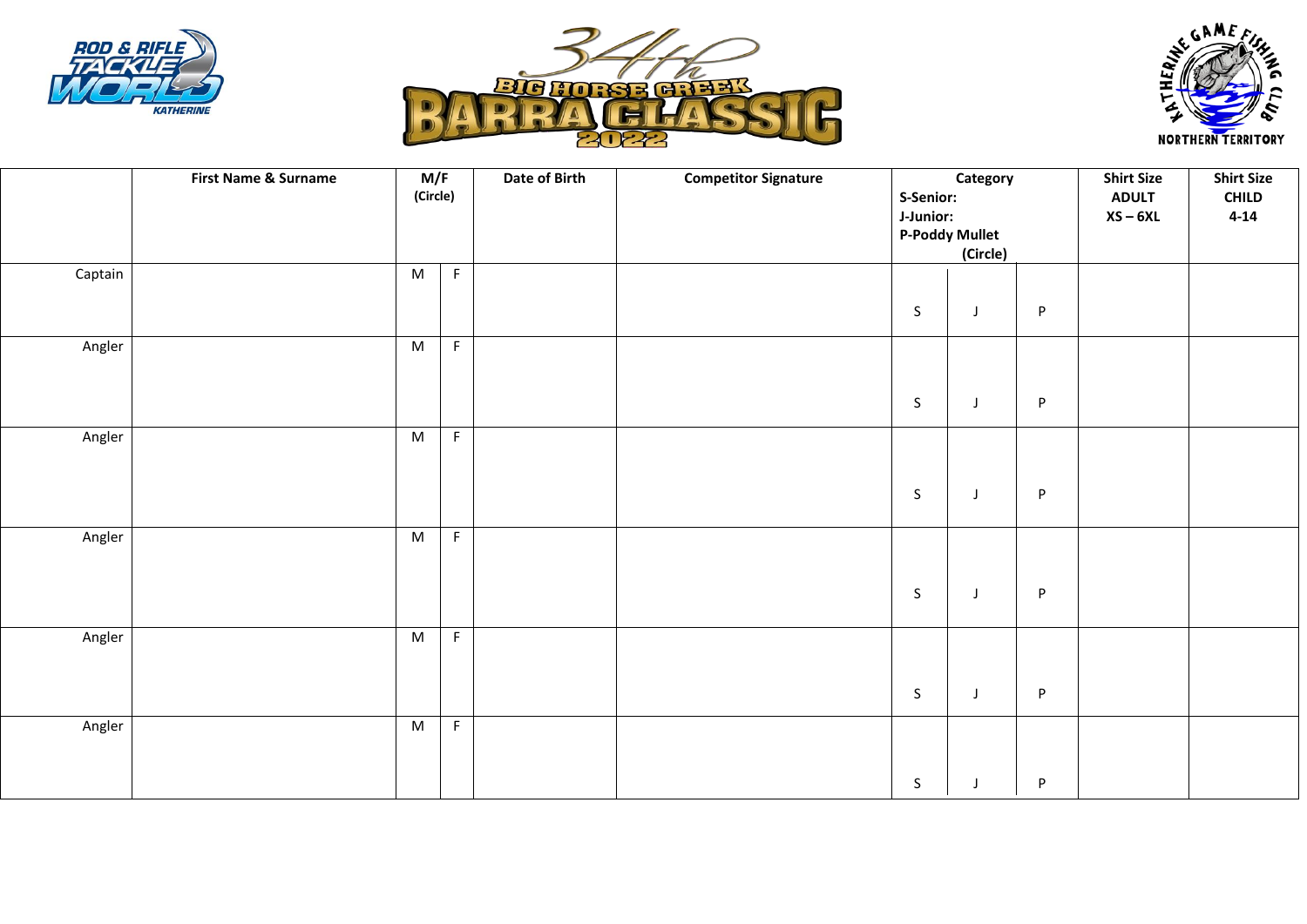





**Nomination includes:**

• Entry fees for competition: Senior: \$150.00 / Junior (7-16yrs) \$50.00 / Poddy Mullet: (under 7yrs) \$50.00 / Family Nomination (2 kids/2 adults) \$350.00. Additional Juniors/Poddy mullets: \$30.00 each

- Competition Shirt/Competition Hat/ Competition bag
- Presentation Dinner BYO Drinks and Alcohol

| Adult (+17yrs)                                 | @ \$150.00     | each | \$ |
|------------------------------------------------|----------------|------|----|
| Junior (7 - 16 yrs)                            | @\$50.00       | each | \$ |
| Poddy Mullet                                   | @\$50.00       | each | \$ |
| <b>Family Nomination</b>                       | @ \$ 350.00    | each | \$ |
| Add jnr/poddy mullet                           | @ \$<br>30.00  | each | \$ |
| <b>Additional Presentation Night Meals</b>     |                |      |    |
|                                                | @ \$40.00 each |      | \$ |
| Child                                          | @ \$20.00 each |      | \$ |
| Total Fees (Direct deposit/cheque)             | \$             |      |    |
| Payment details:                               |                |      |    |
| Katherine Game Fishing Club BSB: 633-000       |                |      |    |
| Account: 1446-21208 Reference:                 |                |      |    |
| (Team Name or Initial/Last Name for reference) |                |      |    |

### **Nomination forms can be lodged by:**

| <b>Please Note:</b>                                                                                                                                                      |
|--------------------------------------------------------------------------------------------------------------------------------------------------------------------------|
| # For a Junior to be eligible to win either of the overall major<br>prizes they MUST be nominated as a senior                                                            |
| # Late nominations will be accepted at Timber Creek Hotel on<br>Friday 29 <sup>th</sup> April up until 8pm - after this time, NO FURTHER<br>nominations will be accepted |
| # Nominations WILL NOT be accepted at the Big Horse Creek<br><b>Boat Ramp</b>                                                                                            |
| # CATCH & RELEASE ONLY                                                                                                                                                   |
| # Please notify KGFC if you do not wish to be photographed or if<br>photographs you supply can not me used for media<br>(Facebook/Website)                               |

| Post:                               | Email:                             | Lodged at:                                                        |
|-------------------------------------|------------------------------------|-------------------------------------------------------------------|
| KGFC- PO BOX 190, Katherine NT 0851 | katherinegamefishingclub@gmail.com | Town & Country Butchery/Rod & Rifle/ Katherine Camping & Fishing/ |
|                                     |                                    | Katherine Betta Home Living                                       |